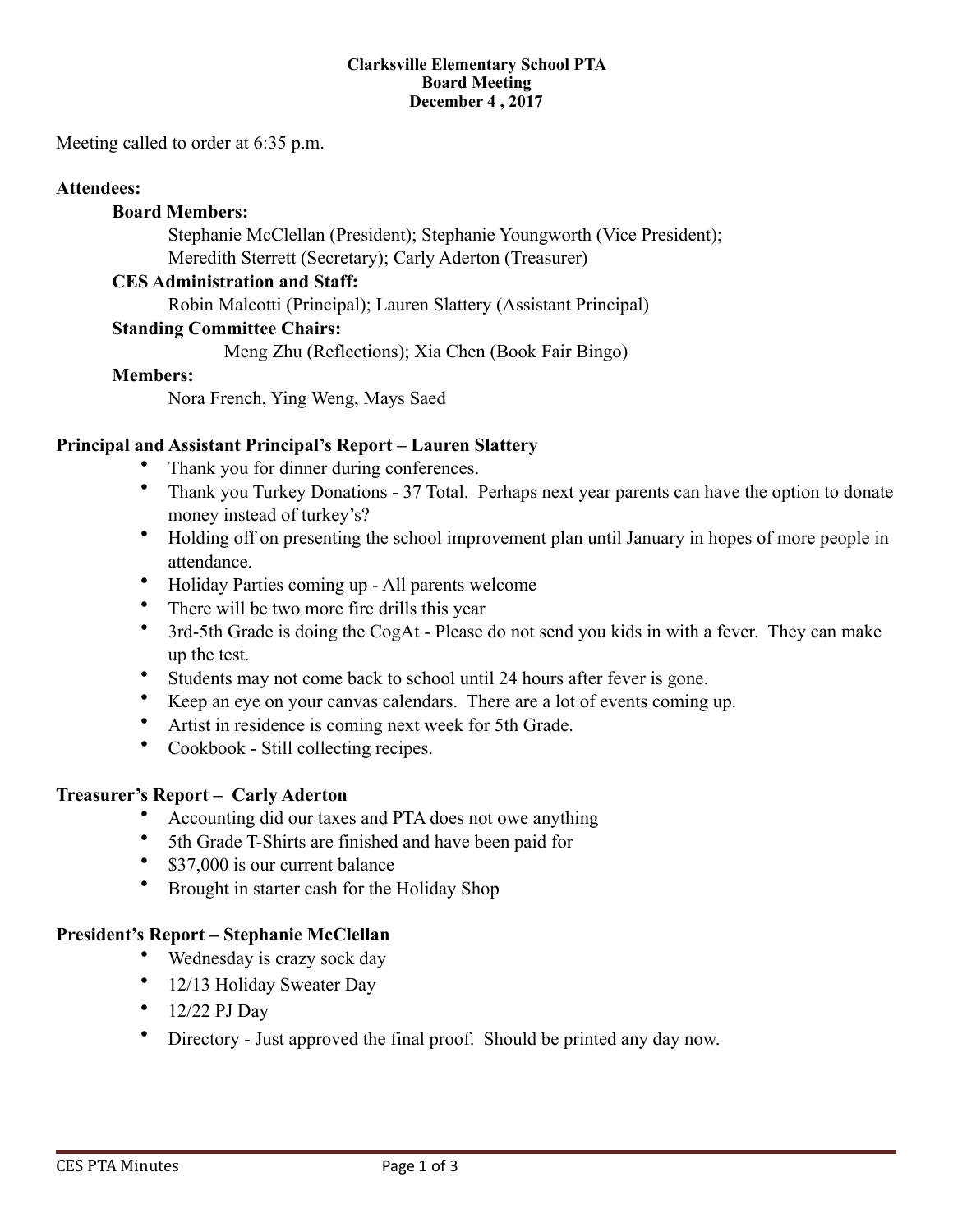### **PTA Delegate Report**

• No Report

## **Committee Reports**

### **Membership**

• No Report

## **Volunteer Coordinator**

• No Report

## **Hospitality/Staff Appreciation**

• No Report

## **After School Programming**

• No Report

## **Box Tops**

• No Report

# **Communications**

• No Report

## **Cultural Arts**

• No Report

## **Directory**

• Final Proof Done. Printing any day now.

# **5th Grade Programming**

• No Report

### **Fun Run**

• No report

# **Fundraising**

• Still in need of someone to lead this committee

# **Green/Health and Wellness**

• No Report

## **International Night**

• Scheduled for 2/9 with a snow date of 2/23

# **Holiday Shop**

• Scheduled for 12/5 & 12/6 10am-2pm with Hot Cocoa Social on 12/8 from 6-8

# **Reflections**

- We had 17 entries in many categories
- We need judges to select our top 3 for the county by 12/15

# **Room Parent Liaison**

• No Report

### **Spirit Wear**

• No Report

## **Spring Fling**

• No report

### **Valentines for Hospitalized Kids**

• No Report

# **Website**

• No Report